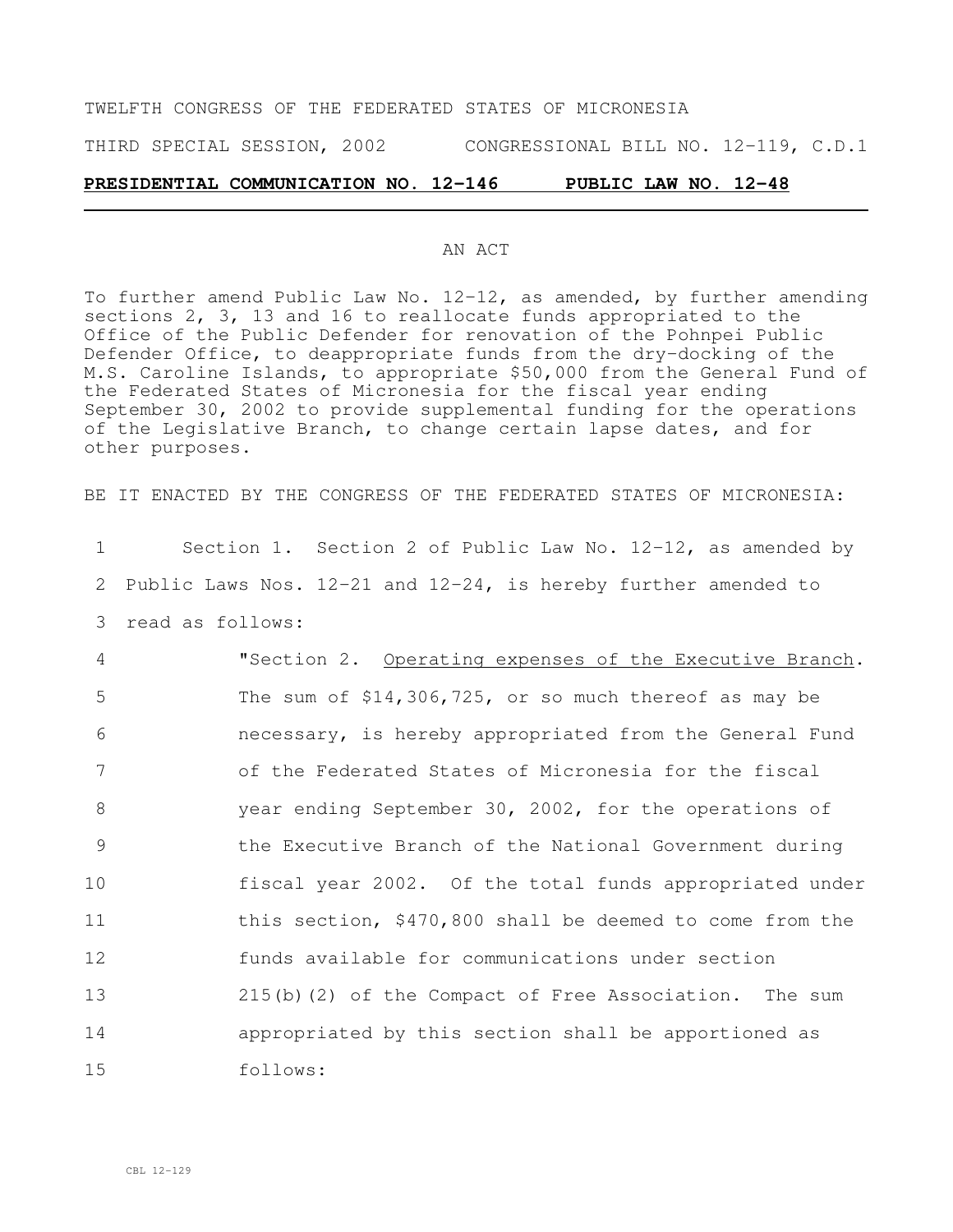#### **PRESIDENTIAL COMMUNICATION NO. 12-146 PUBLIC LAW NO. 12-48**

 (1) Office of the President \$809,876, for the activities set forth in the performance budget pages A1.1 through A1.2 of the budget book. (2) Department of Foreign Affairs (a) \$3,771,123, for the activities set forth in 7 the performance budget pages A2.1 through A2.9 of the budget book. (b) Conditions on use of JCN funds. Funds appropriated under this subsection for Joint Committee on Compact Economic Negotiations (JCN) travel (\$50,000) and representation expenses (\$55,000) shall not be available for obligation or disbursement until: (i) funds appropriated for such purposes **under the JCN budget have been exhausted;**  (ii) JCN has provided a written report to the Committee on External Affairs of the Congress of the Federated States of Micronesia, through its Chairman, on 19 the use of funds already obligated or disbursed, including a description of such use and an allocation among the outputs for which it was used; and 22 (iii) JCN has provided to said committee, in writing, signed by the JCN chairman and members, a detailed description of the planned use of the funds it is seeking to obligate or have disbursed.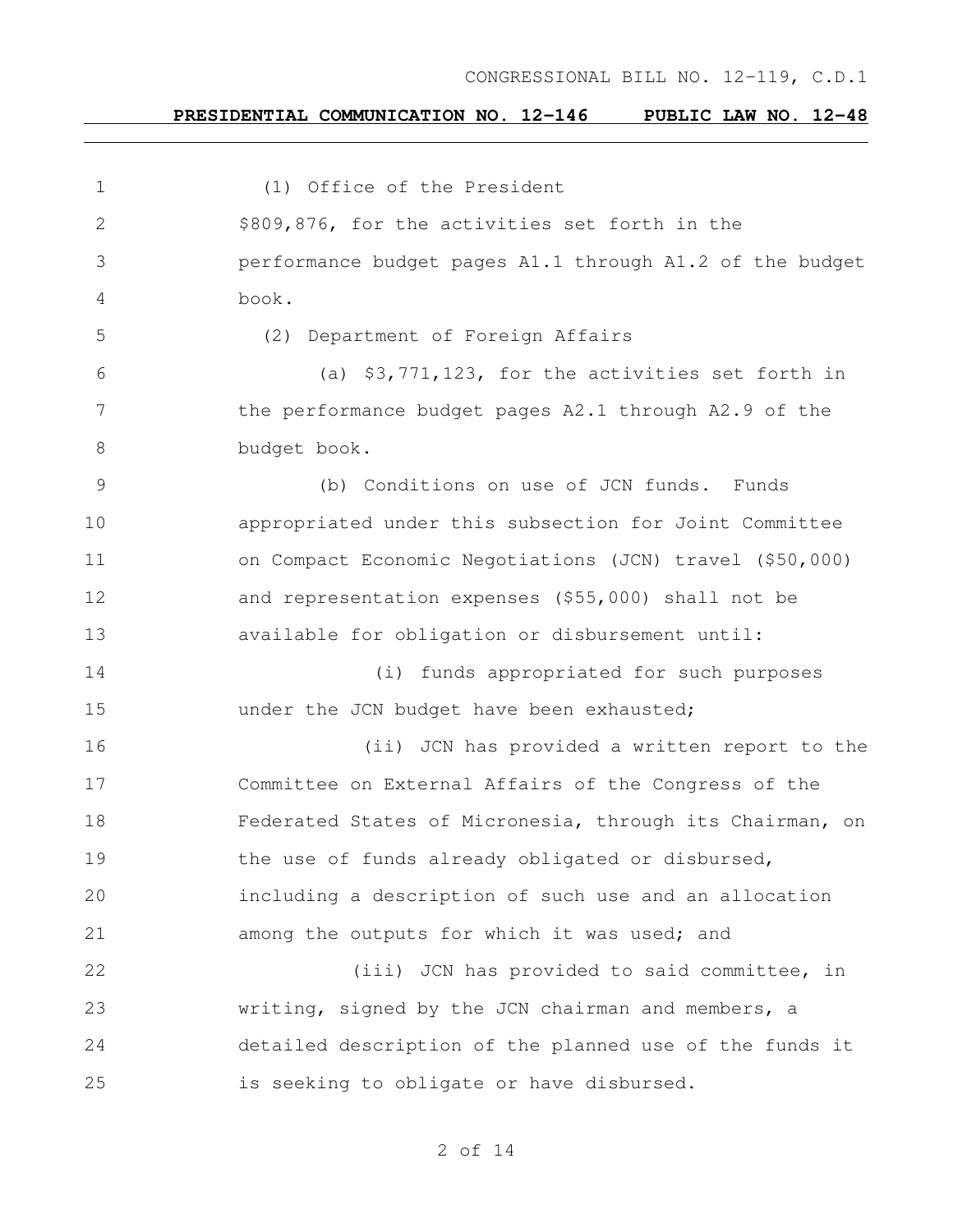# **PRESIDENTIAL COMMUNICATION NO. 12-146 PUBLIC LAW NO. 12-48**

| $\mathbf 1$    | (c) Conditions of use of Washington D.C.                    |
|----------------|-------------------------------------------------------------|
| $\overline{2}$ | Embassy/JCN Representation funds. \$50,000 of the funds     |
| 3              | appropriated under this subsection for representation       |
| 4              | shall be for meetings between members and staff of the      |
| 5              | U.S. Congress and members of the FSM Congress; PROVIDED     |
| 6              | however that up to \$20,000 of these funds may be           |
| $7\phantom{.}$ | reprogrammed for use by JCN for representation if all       |
| 8              | section $2(2)$ (b) representation funds have been exhausted |
| $\mathcal{G}$  | and the requirements contained therein have been met.       |
| 10             | (3) Department of Finance and Administration                |
| 11             | \$2,234,306, for the activities set forth in the            |
| 12             | performance budget pages A3.1 through A3.8 of the budget    |
| 13             | book.                                                       |
| 14             | (4) Department of Economic Affairs                          |
| 15             | \$1,373,627, for the activities set forth in the            |
| 16             | performance budget pages A4.1 through A4.18 of the          |
| 17             | budget book.                                                |
| 18             | (5) Department of Transportation, Communication and         |
| 19             | Infrastructure                                              |
| 20             | \$1,500,773, for the activities set forth in the            |
| 21             | performance budget pages 5.1 through 5.3 of the budget      |
| 22             | book. Of the total funds appropriated under this            |
| 23             | subsection, \$25,000 for a consultant in communications     |
| 24             | policy shall be deemed to come from funds available         |
| 25             | under section 215(a)(2) of the Compact of Free              |
|                |                                                             |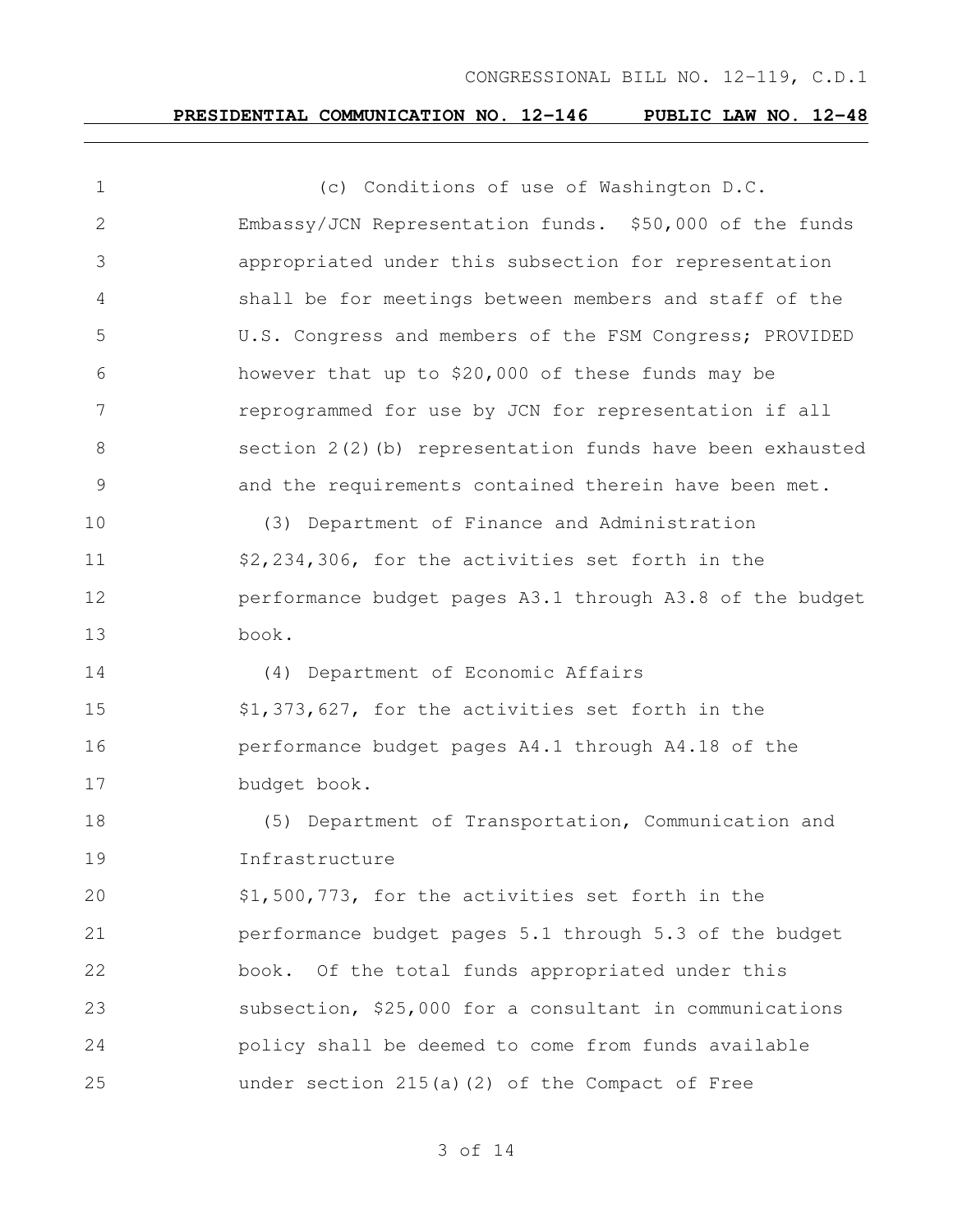#### **PRESIDENTIAL COMMUNICATION NO. 12-146 PUBLIC LAW NO. 12-48**

 Association for telecommunications. (6) Department of Health, Education and Social Affairs \$980,543, for the activities set forth in the performance budget pages A6.1 through A6.19 of the budget book. (7) Department of Justice \$3,078,213, for the activities set forth in the performance budget pages A7.1 through A7.6 of the budget book. Of the total funds appropriated, \$519,000 shall be deemed to come from funds available under section 216(a)(1) of the Compact of Free Association for marine surveillance. (8) FSM Public Defender \$558,264, for the activities set forth in the performance budget pages A8.1 through A8.2 of the budget book. The sum appropriated by this subsection shall be apportioned as follows: (a) Activities set forth in the performance budget pages A8.1 through A8.2 of 20 the budget book .................................\$ 518,264 (b) Pohnpei Public Defender Office renovation ................................. 40,000" Section 2. Section 3 of Public Law No. 12-12, as amended by Public Laws Nos. 12-24 and 12-35, is hereby further amended to read as follows: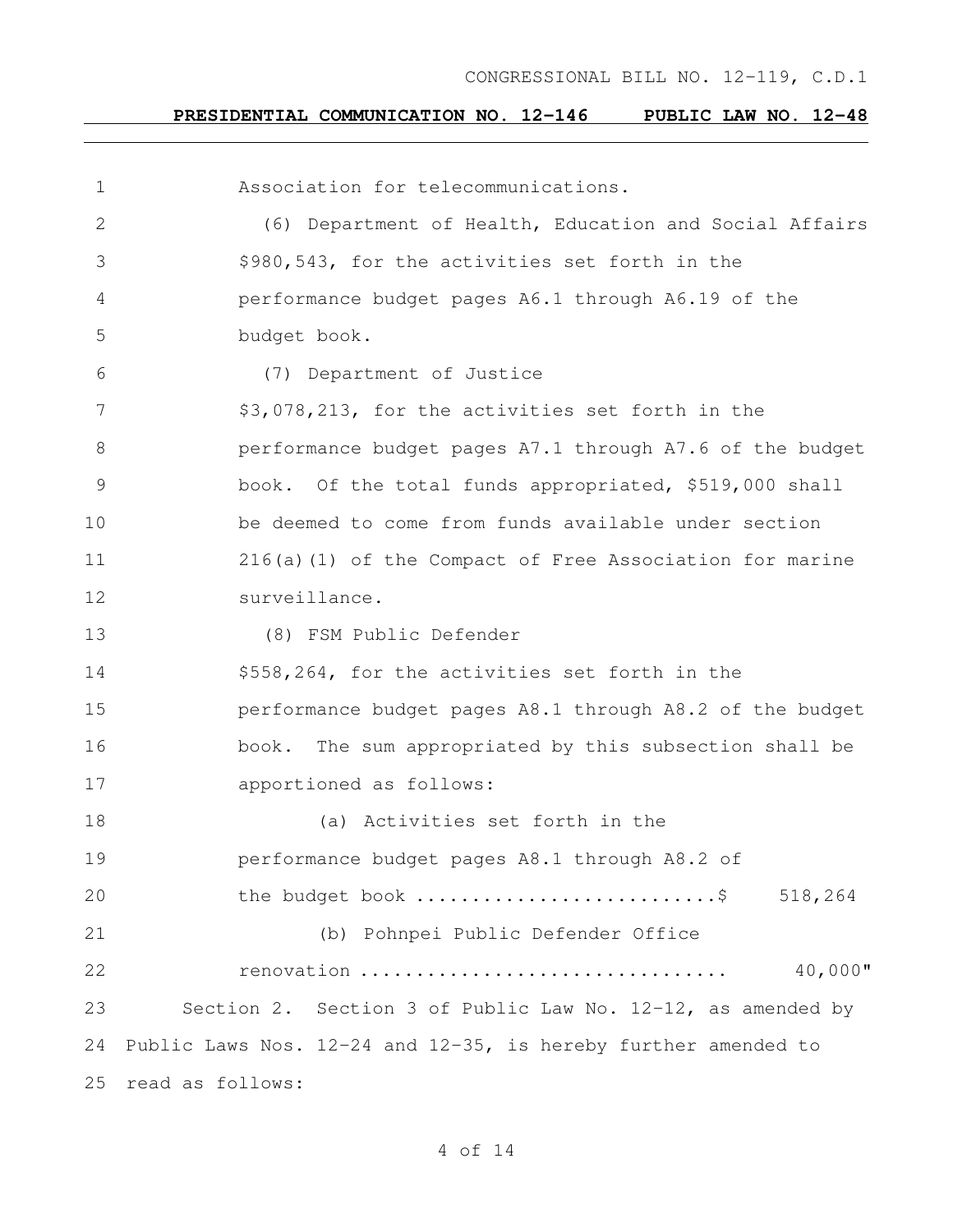#### **PRESIDENTIAL COMMUNICATION NO. 12-146 PUBLIC LAW NO. 12-48**

| $\mathbf 1$   | "Section 3. Operating expenses of the Legislative            |
|---------------|--------------------------------------------------------------|
| 2             | The sum of $$3,211,474$ , or so much thereof as<br>Branch.   |
| 3             | may be necessary, is hereby appropriated from the            |
| 4             | General Fund of the Federated States of Micronesia for       |
| 5             | the fiscal year ending September 30, 2002, for the           |
| 6             | operations of the Legislative Branch of the National         |
| 7             | Government during fiscal year 2002 in order to achieve       |
| 8             | the activities set forth in the performance budget pages     |
| $\mathcal{G}$ | B.1 through B.3 of the budget book. Of the total funds       |
| 10            | appropriated under this section, \$50,000 shall be deemed    |
| 11            | to come from the funds available under section $215(b)$ (2)  |
| 12            | of the Compact of Free Association. The sum of \$460,000     |
| 13            | shall be deemed allocated for Speaker and Members'           |
| 14            | Travel, Line Item Budget Bla, page 1 of 6 of the             |
| 15            | Approved Budget book. The sum of \$490,000 shall be          |
| 16            | deemed allocated to Speaker and Members' Representation      |
| 17            | Fund - Members, Line Item Budget Bla, page 5 of 6 of the     |
| 18            | Approved Budget book."                                       |
| 19            | Section 3. Section 13 of Public Law No. 12-12, as amended by |

 Public Laws Nos. 12-21, 12-24 and 12-35, is hereby further amended to read as follows:

22 "Section 13. Capital and Human Resource Development. The sum of \$10,915,200, or so much thereof as may be necessary, is hereby appropriated from the General Fund of the Federated States of Micronesia for the fiscal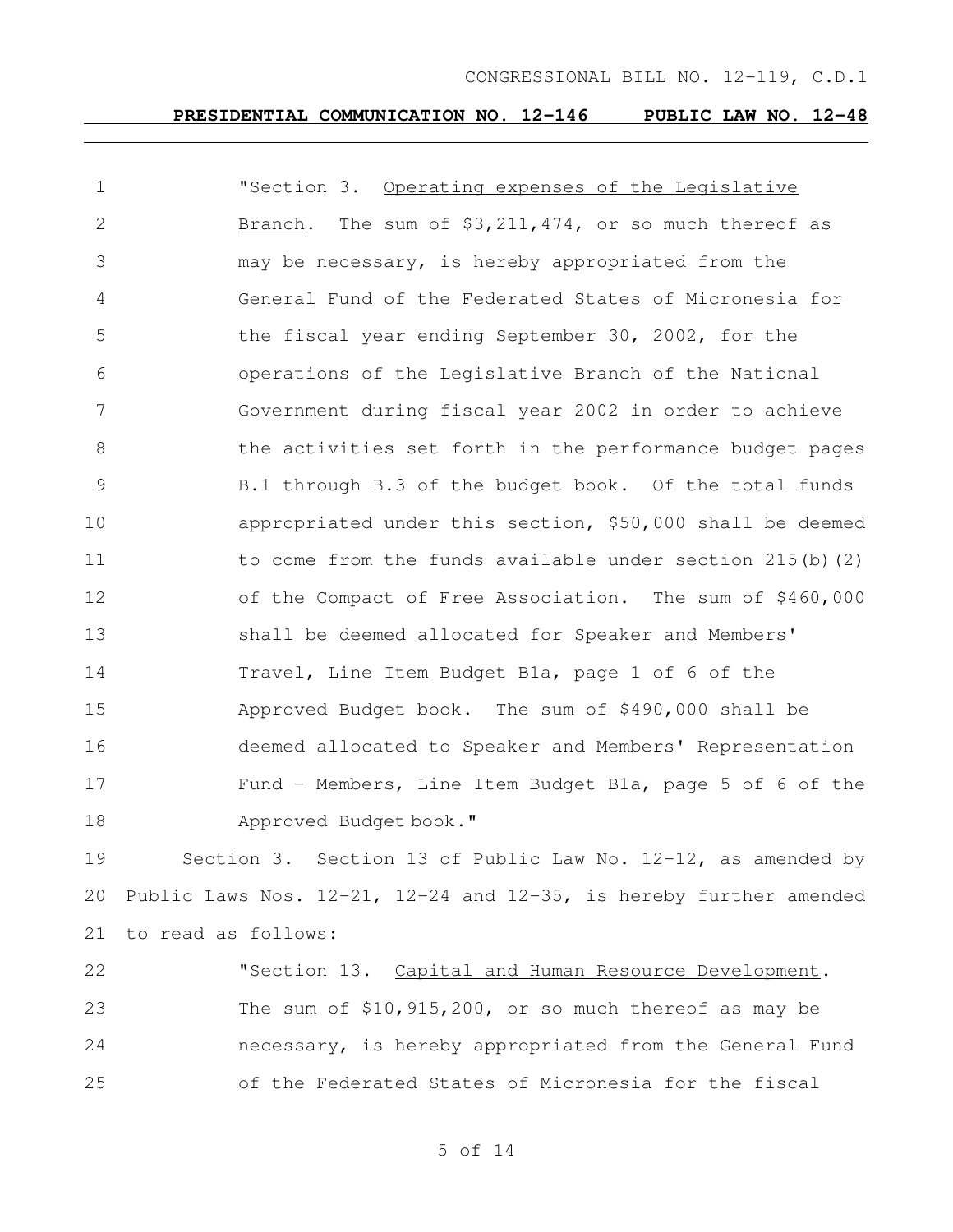# **PRESIDENTIAL COMMUNICATION NO. 12-146 PUBLIC LAW NO. 12-48**

| $\mathbf 1$    | year ending September 30, 2002, for capital improvement, |
|----------------|----------------------------------------------------------|
| 2              | development programs and projects and human resource     |
| 3              | development. Of the total funds appropriated under this  |
| 4              | section, \$2,737,926 shall be deemed to come from the    |
| 5              | capital account funds available under section 211 of the |
| 6              | Compact of Free Association, and \$1,387,700 from the    |
| 7              | funds available under section 216(a)(3) of the Compact   |
| 8              | of Free Association. The sum appropriated under this     |
| $\overline{9}$ | section shall be apportioned as follows:                 |
| 10             | (1) College of Micronesia-FSM                            |
| 11             | (a) Operations of the College of                         |
| 12             | Micronesia-FSM, including planning                       |
| 13             | and construction of new facilities \$ 3,067,000          |
| 14             | (b) Student assistance for tuition                       |
| 15             | and housing to be deemed as deriving from                |
| 16             | section $216(a)$ (3) of the Compact of Free              |
| 17             | Association PROVIDED that these funds shall              |
| 18             | be used strictly for direct financial                    |
| 19             | assistance to COM-FSM students, and PROVIDED             |
| 20             | FURTHER that the co-payment by the student or            |
| 21             | the student's parent must be proportionally              |
| 22             | the same for each in relation to their total             |
| 23             | obligation, and PROVIDED FURTHER that only               |
| 24             | students maintaining a passing grade point               |
| 25             | average will be eligible to receive these                |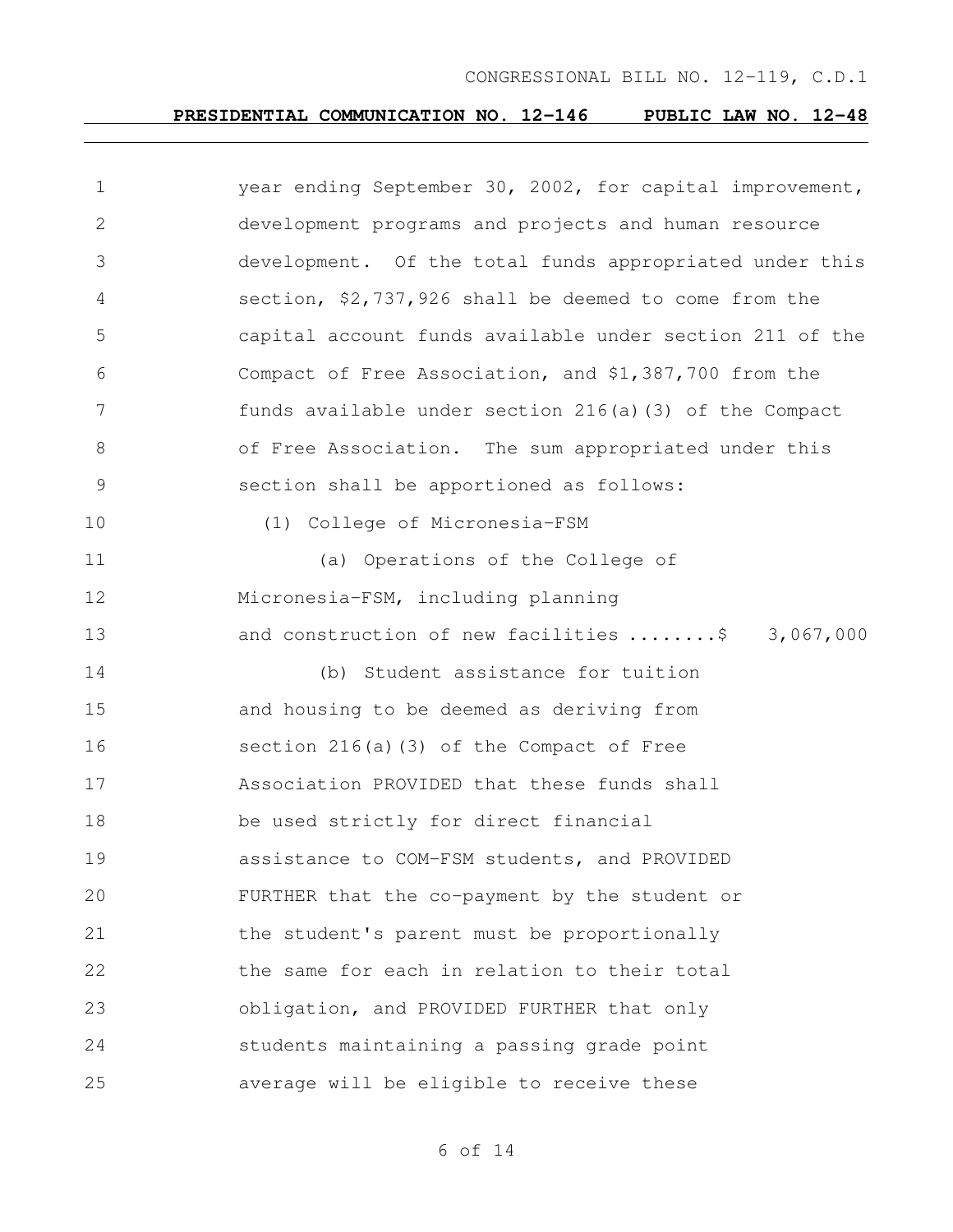# **PRESIDENTIAL COMMUNICATION NO. 12-146 PUBLIC LAW NO. 12-48**

| $\mathbf 1$    | funds. The funds appropriated under this     |
|----------------|----------------------------------------------|
| $\mathbf{2}$   | subsection shall be apportioned as follows:  |
| 3              | 295,000<br>(i) General assistance            |
| $\overline{4}$ | (ii) Assistance for courses on               |
| 5              | 5,000<br>Micronesian Government and Politics |
| 6              | (c) COM-FSM Multi-purpose gymnasium          |
| 7              | 60,000                                       |
| $8\,$          | 40,000<br>(d) COM-Faculty office furnishing  |
| $\mathcal{G}$  | (e) Chuuk State Congressional                |
| 10             | Projects:                                    |
| 11             | (i) E.D. No. 1 public projects 180,000       |
| 12             | $(iii)$ E.D. No. 2:                          |
| 13             | 90,000<br>a) Road improvements               |
| 14             | b) Economic assistance grants<br>40,000      |
| 15             | 20,000<br>c) Social assistance grants        |
| 16             | 10,000<br>d) Student assistance grants       |
| 17             | e) Northern Namoneas                         |
| 18             | 20,000<br>Development Authority operations   |
| 19             | $(iii)$ E.D. No. 3:                          |
| 20             | a) Educational grant                         |
| 21             | 50,000                                       |
| 22             | b) Other social and economic                 |
| 23             | project grants<br>110,000                    |
| 24             | 20,000<br>c) Legal fees                      |
| 25             | (iv) E.D. No. 4:                             |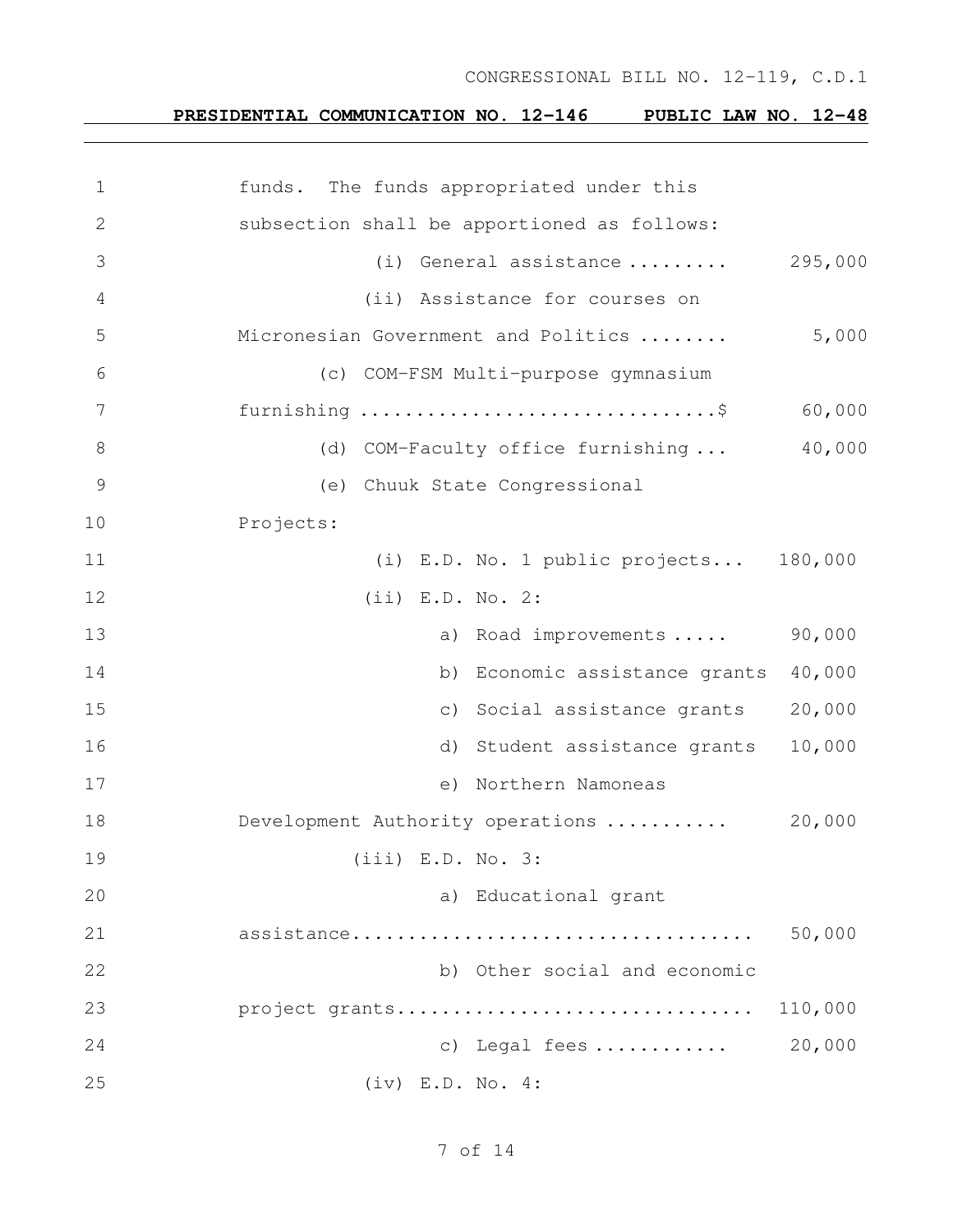| $\mathbf 1$   | a) Japan-Micronesia                            |         |
|---------------|------------------------------------------------|---------|
| 2             | Friendship Association                         | 40,000  |
| 3             | b) Project coordinator's                       |         |
| 4             | office for Tolensom Development Authority      | 40,000  |
| 5             | c) Post-secondary student                      |         |
| 6             | assistance grants \$                           | 10,000  |
| 7             | d) Legal fees                                  | 10,000  |
| $8\,$         | e) Repair of Neuut bridge                      | 20,000  |
| $\mathcal{G}$ | f) Other public social and                     |         |
| 10            | economic projects                              | 60,000  |
| 11            | (v) E.D. No. 5 Houk Airport                    |         |
| 12            | Project Grant                                  | 180,000 |
| 13            | (vi) State-wide public projects.               | 100,000 |
| 14            | (f) FSM Fisheries and Maritime                 |         |
| 15            | Institute                                      | 663,000 |
| 16            | (2) Post-secondary educational assistance      |         |
| 17            | to be deemed as deriving from section          |         |
| 18            | 216(a)(3) of the Compact of Free Association:  |         |
| 19            | (a) Kosrae State                               | 126,661 |
| 20            | (b) Pohnpei State                              | 288,003 |
| 21            | (c) Chuuk State Scholarships,                  |         |
| 22            | PROVIDED that the selection committee is       |         |
| 23            | required to provide to the State Scholarship   |         |
| 24            | Coordinator, copies of all documents which     |         |
| 25            | would provide details of the applicants, their |         |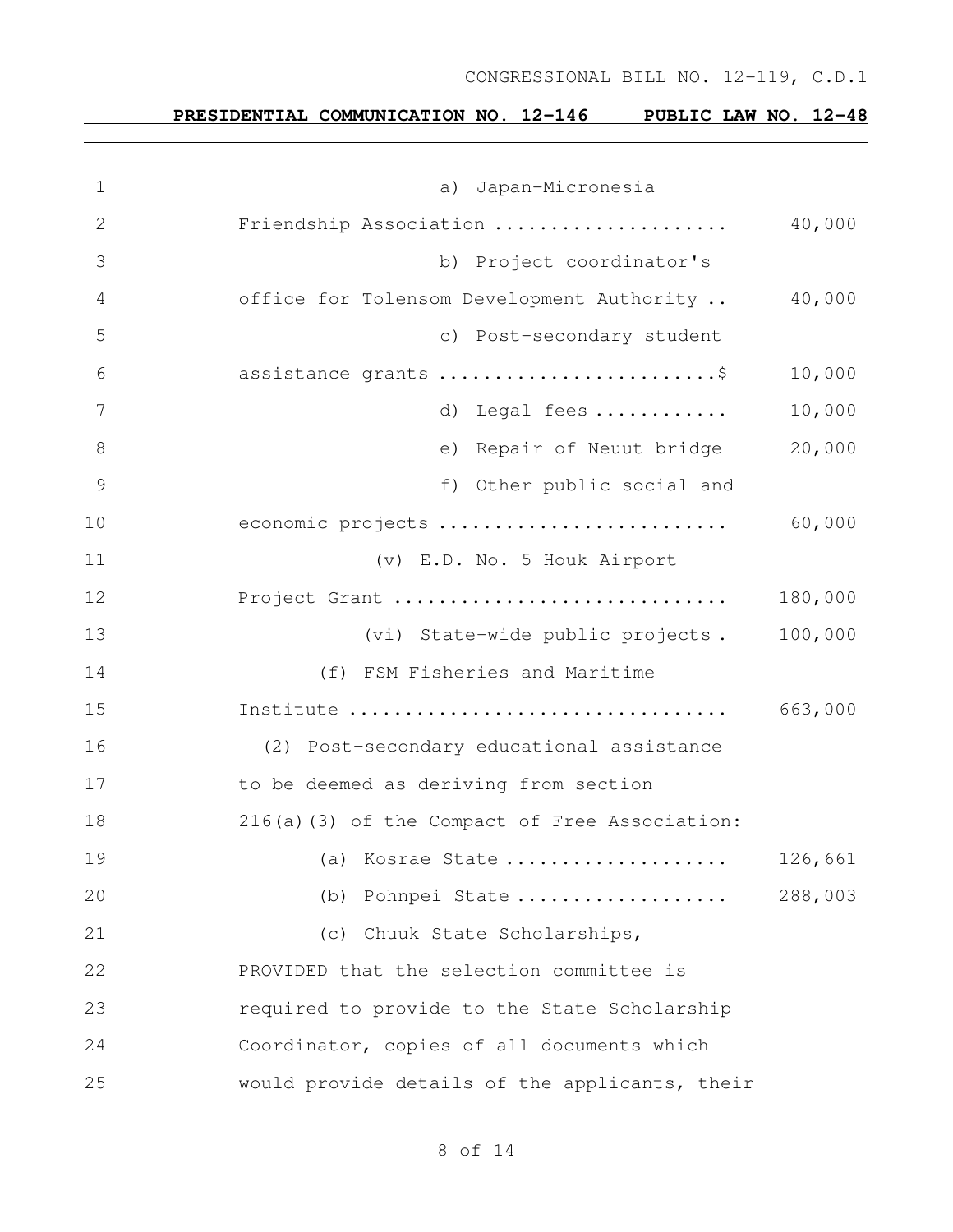# **PRESIDENTIAL COMMUNICATION NO. 12-146 PUBLIC LAW NO. 12-48**

| $\mathbf 1$    | grade point average, the courses studied and   |           |
|----------------|------------------------------------------------|-----------|
| 2              | the institution attended, as well as names of  |           |
| 3              | those applicants who are selected to receive a |           |
| 4              | scholarship and the amount proposed. This      |           |
| 5              | requirement must be satisfied prior to the     |           |
| 6              | release of scholarship funds to the students   |           |
| 7              | selected.                                      |           |
| 8              | (i) General assistance $\dots \dots$ \$271,716 |           |
| $\overline{9}$ | (ii) Scholarships for                          |           |
| 10             | student's with the highest grade point         |           |
| 11             |                                                | 140,000   |
| 12             | (d) Yap State                                  | 161,320   |
| 13             | (e) Graduate and Professional School           |           |
| 14             | Scholarships-all States                        | 100,000   |
| 15             | (3) National Staff Upgrading                   | $-0-$     |
| 16             | (4) FSM Capitol complex renovation             | 200,000   |
| 17             | (5) Micronesian Entrepreneur Development       |           |
| 18             |                                                | 60,000    |
| 19             | (6) FSM Development Bank - Development         |           |
| 20             | Loan Program                                   | 1,000,000 |
| 21             | Pohnpei sports facilities improvement<br>(7)   | $-0-$     |
| 22             | Yap sports facilities completion<br>(8)        | 620,000   |
| 23             | (9) FSM Trust Fund, PROVIDED that these        |           |
| 24             | funds shall be placed in the FSM Trust         |           |
| 25             | Fund until such time as an 'S' Account         |           |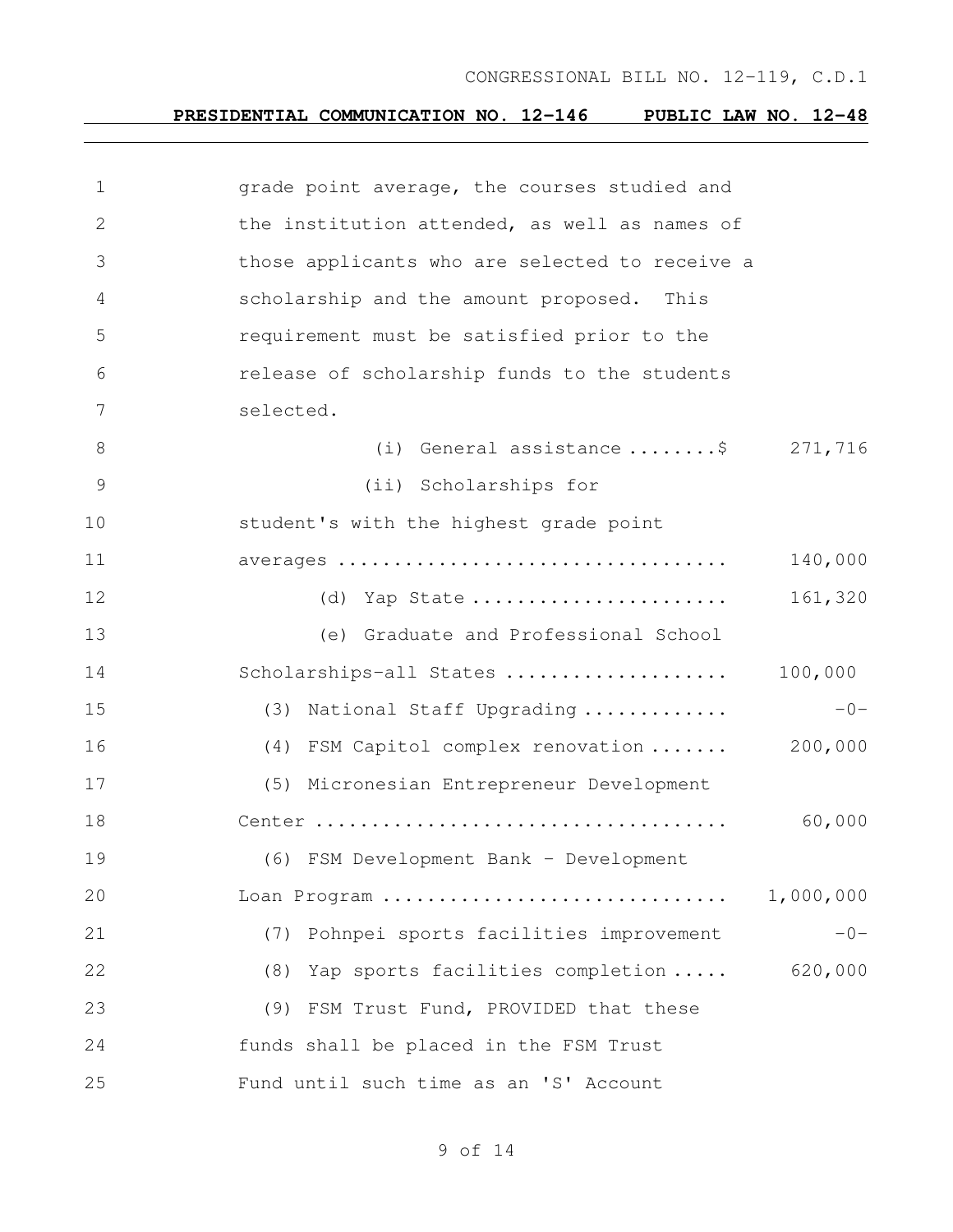# **PRESIDENTIAL COMMUNICATION NO. 12-146 PUBLIC LAW NO. 12-48**

| $\mathbf 1$   | within the FSM Trust Fund is established                       |
|---------------|----------------------------------------------------------------|
| 2             | by law, at which time the funds will be                        |
| 3             | transferred to this account. If no 'S'                         |
| 4             | Account is established by law, the funds                       |
| 5             | shall remain in the FSM Trust Fund until                       |
| 6             | such time as they are appropriated by $law .$ \$ 2,015,000     |
| 7             | (10) FSM Consul General Guam residence                         |
| 8             | 190,000<br>construction                                        |
| $\mathcal{G}$ | 512,500<br>(11) National Visitors Bureau                       |
| 10            | $100,000$ "<br>(12) Chuuk State Multi-purpose Gymnasium        |
| 11            | Section 4. Section 16 of Public Law No. 12-12, as amended by   |
| 12            | Public Laws Nos. 12-21 and 12-24, is hereby further amended to |
| 13            | read as follows:                                               |
| 14            | "Section 16. Allotment and management of funds and             |
| 15            | lapse date.                                                    |
| 16            | (1) General Provisions.                                        |
| 17            | (a) All funds appropriated by this act shall be                |
| 18            | allotted, managed, administered, and accounted for in          |
| 19            | accordance with applicable law, including, but not             |
| 20            | limited to, the Financial Management Act of 1979;              |
| 21            | (b) The allottees shall be responsible for                     |
| 22            | ensuring that these funds, or so much thereof as may be        |
| 23            | necessary, are used solely for the purpose specified in        |
| 24            | this act, and that no obligations are incurred in excess       |
| 25            | of the sum appropriated.                                       |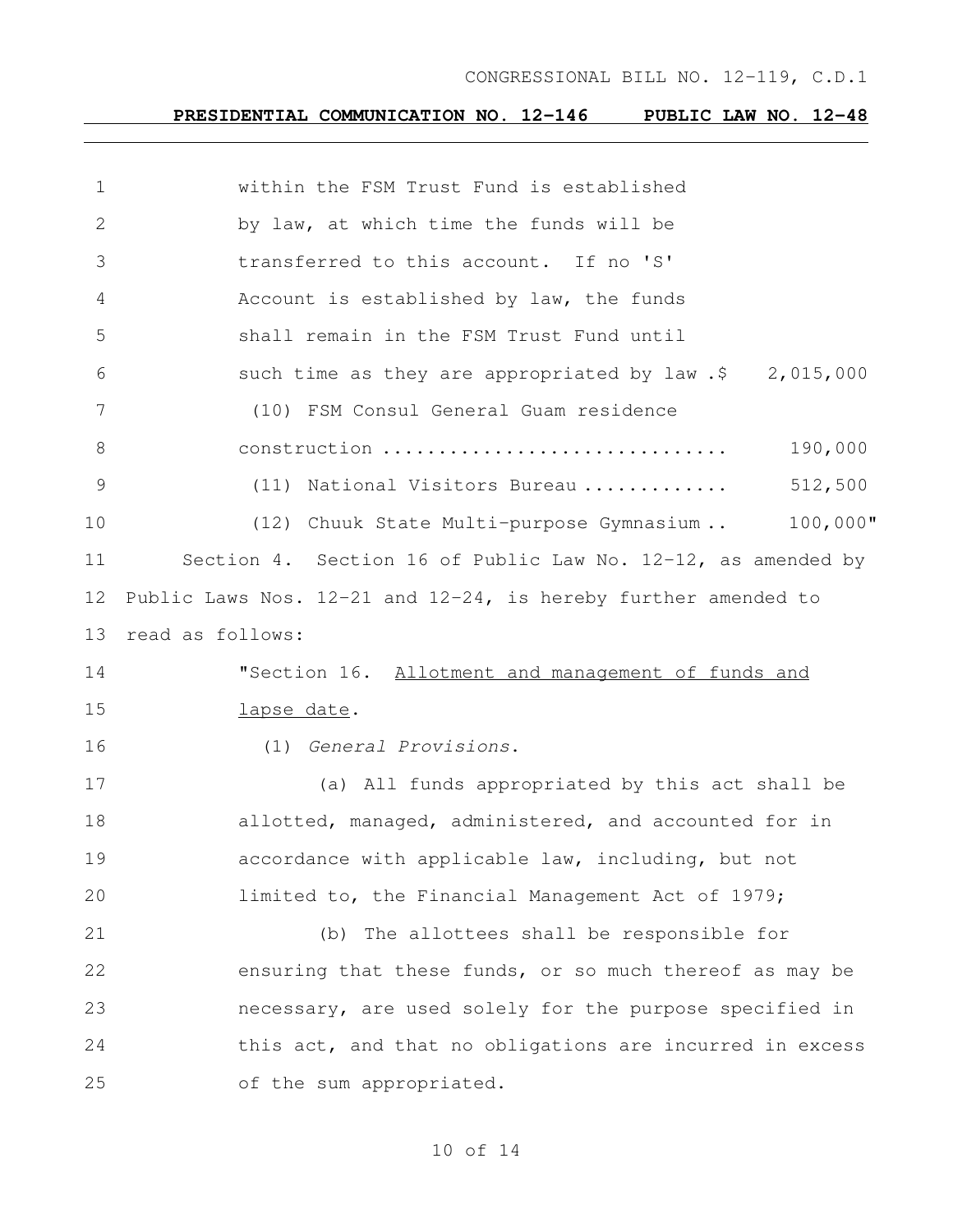# **PRESIDENTIAL COMMUNICATION NO. 12-146 PUBLIC LAW NO. 12-48**

| $\mathbf 1$     | (2) Allottees. The allottees of the funds               |
|-----------------|---------------------------------------------------------|
| 2               | appropriated by this act are as follows:                |
| 3               | (a) section $2$ - the allottee of these funds shall     |
| 4               | be the President of the Federated States of Micronesia; |
| 5               | (b) section $3$ - the allottee of these funds shall     |
| 6               | be the Speaker of the Congress of the Federated States  |
| $7\phantom{.0}$ | of Micronesia;                                          |
| $8\,$           | (c) section $4$ - the allottee of these funds shall     |
| $\mathcal{G}$   | be the Chief Justice of the Supreme Court of the        |
| 10              | Federated States of Micronesia;                         |
| 11              | (d) section $5$ - the allottee of these funds shall     |
| 12              | be the Public Auditor;                                  |
| 13              | (e) section 6 through $13$ - the allottee of these      |
| 14              | funds shall be the President of the Federated States of |
| 15              | Micronesia or his designee; EXCEPT THAT for the         |
| 16              | following subsections of section 6 through 13 of this   |
| 17              | act, the allottees shall be:                            |
| 18              | (i) section $8$ , subsection $(5)$ - the allottee       |
| 19              | of these funds shall be the Governor of the respective  |
| 20              | State, or his designee;                                 |
| 21              | (ii) section 8, subsection (6) (a) through              |
| 22              | $(6)$ (d) - the allottee of these funds shall be the    |
| 23              | Secretary of the Department of Transportation,          |
| 24              | Communication and Infrastructure;                       |
| 25              | (iii) section 8, subsection (8) (a) through             |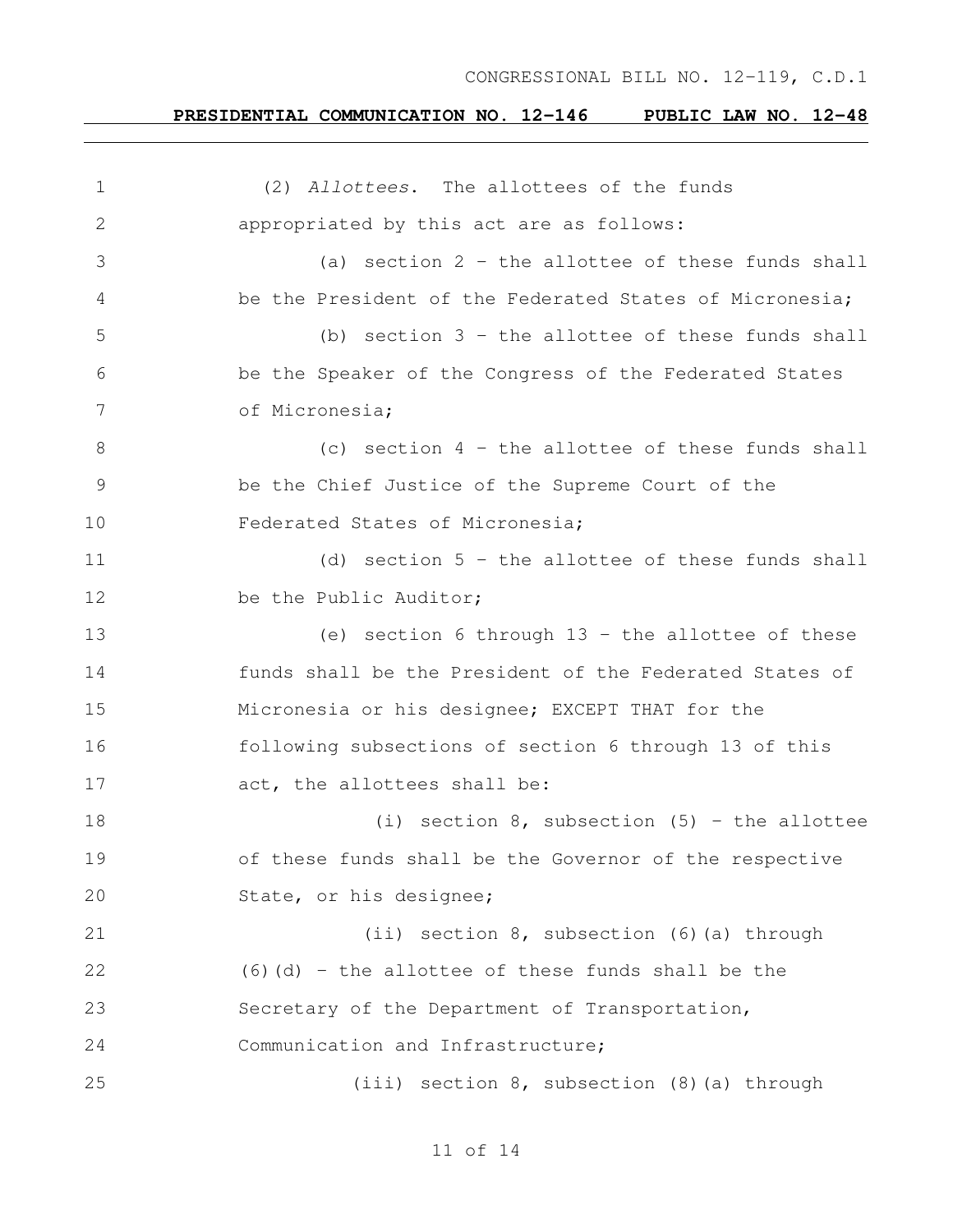| $\mathbf 1$   | $(8)$ (d) - the allottee of these funds shall be the Chief |
|---------------|------------------------------------------------------------|
| 2             | Justice of the respective State;                           |
| 3             | (iv) section $8$ , subsection $(8)$ $(g)$ - the            |
| 4             | allottee of these funds shall be the President of the      |
| 5             | Federated States of Micronesia, or his designee, until     |
| 6             | such time as the Constitutional Convention convenes and    |
| 7             | selects a President and then the allottee of these funds   |
| 8             | shall be the President of the Constitutional Convention.   |
| $\mathcal{G}$ | (v) section $10$ , subsection (2)(b) - the                 |
| 10            | allottee of these funds shall be the Speaker of the        |
| 11            | Congress of the Federated States of Micronesia, or his     |
| 12            | designee;                                                  |
| 13            | (vi) section 10, subsection $(2)$ (c) - the                |
| 14            | allottee of these funds shall be the Chief Justice of      |
| 15            | the Supreme Court of the Federated States of Micronesia;   |
| 16            | (vii) section 13, subsection (1) (a) through               |
| 17            | $(1)$ (f) - the allottee of these funds shall be the       |
| 18            | President of the College of Micronesia-FSM, EXCEPT THAT    |
| 19            | the allottee of the funds appropriated under subsection    |
| 20            | $(1)$ (e) of section 13 shall be the Executive Director of |
| 21            | the Chuuk State Commission on Improvement Projects;        |
| 22            | (viii) section 13, subsections (2) (a) through             |
| 23            | $(2)$ (d) - the allottee of these funds shall be the       |
| 24            | Governor of the respective State.                          |
| 25            | $(ix)$ section 13, subsection (13) - the                   |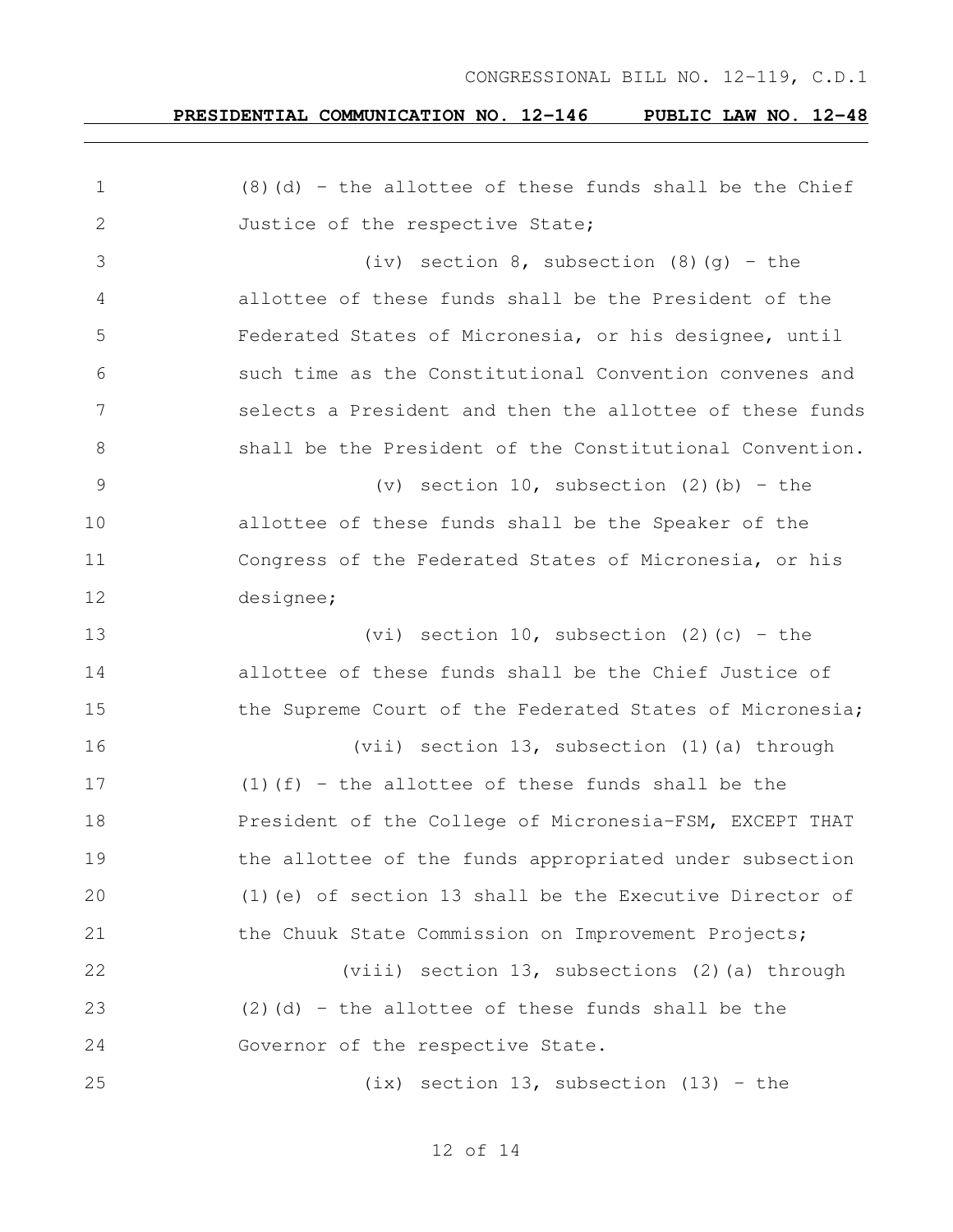| 1  | allottee of these funds shall be the Governor of Chuuk   |
|----|----------------------------------------------------------|
| 2  | State.                                                   |
| 3  | (3) Lapse dates. The authority of the allottees to       |
| 4  | obligate funds appropriated by this act shall lapse as   |
| 5  | follows:                                                 |
| 6  | (a) the authority of the allottees to                    |
| 7  | obligate the funds appropriated by section 13 of this    |
| 8  | act shall lapse as of September 30, 2003, EXCEPT THAT    |
| 9  | the authority of the allottees to obligate the funds     |
| 10 | appropriated by section 13, subsections (2) and (8)      |
| 11 | shall not lapse;                                         |
| 12 | (b) the authority of the allottees to                    |
| 13 | obligate the funds appropriated by section 2, subsection |
| 14 | (8) (b) shall not lapse; and                             |
| 15 | (c) the authority of the allottees to                    |
| 16 | obligate all remaining funds appropriated by this act    |
| 17 | shall lapse as of September 30, 2002."                   |
| 18 |                                                          |
| 19 |                                                          |
| 20 |                                                          |
| 21 |                                                          |
| 22 |                                                          |
| 23 |                                                          |
| 24 |                                                          |
| 25 |                                                          |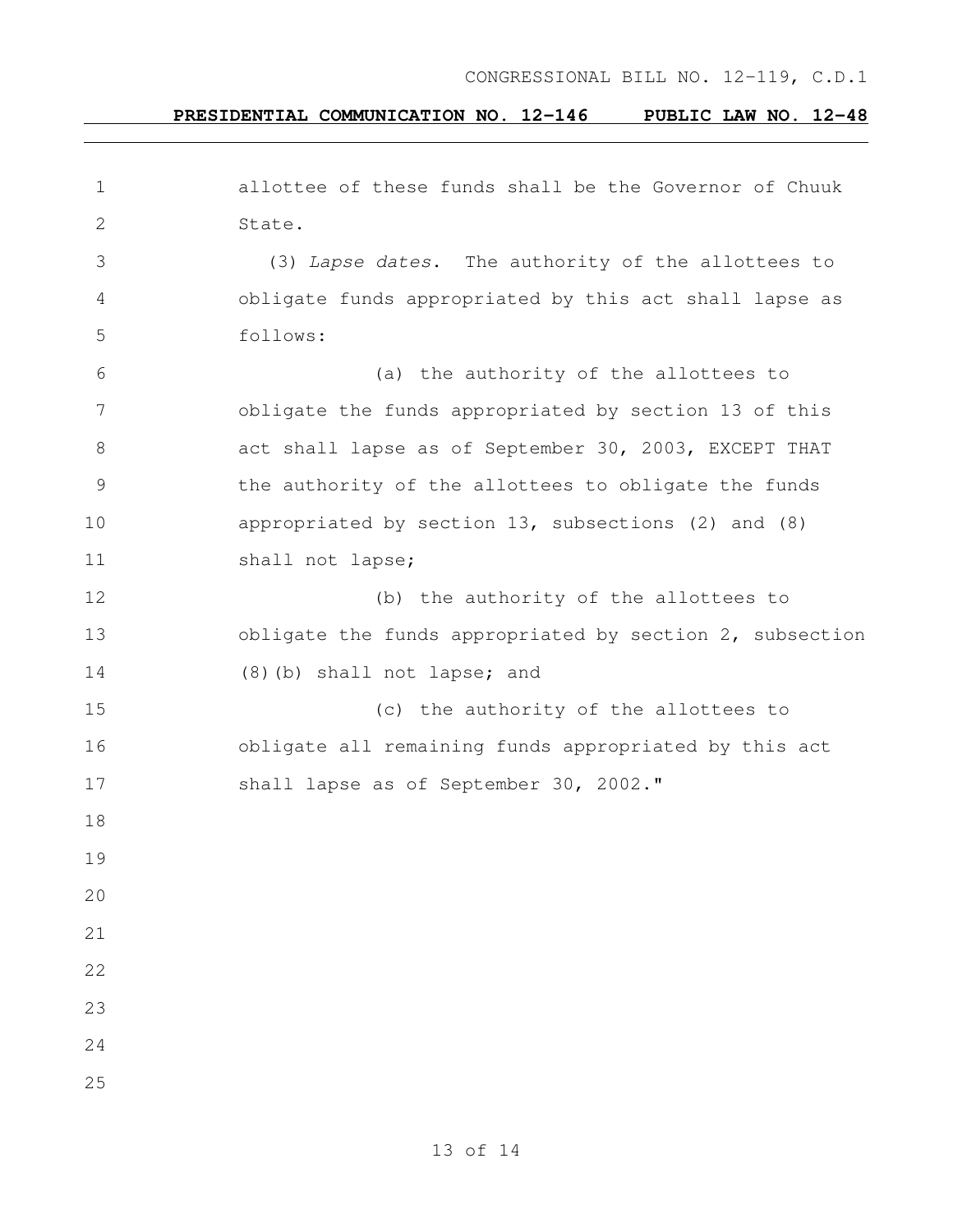# **PRESIDENTIAL COMMUNICATION NO. 12-146 PUBLIC LAW NO. 12-48**

| 1              |                                                             |  |
|----------------|-------------------------------------------------------------|--|
| $\mathbf{2}$   |                                                             |  |
| 3              |                                                             |  |
| $\overline{4}$ |                                                             |  |
| 5              |                                                             |  |
| 6              | Section 5. This act shall become law upon approval by the   |  |
| 7              | President of the Federated States of Micronesia or upon its |  |
| 8              | becoming law without such approval.                         |  |
| $\overline{9}$ |                                                             |  |
| 10             |                                                             |  |
| 11             |                                                             |  |
| 12             | July 26 (2002)                                              |  |
| 13             |                                                             |  |
| 14             |                                                             |  |
| 15             |                                                             |  |
| 16             |                                                             |  |
| 17             | Redley Killion for                                          |  |
| 18             | Leo A. Falcam<br>President                                  |  |
| 19             | Federated States of Micronesia                              |  |
| 20             |                                                             |  |
| 21             |                                                             |  |
| 22             |                                                             |  |
| 23             |                                                             |  |
| 24             |                                                             |  |
| 25             |                                                             |  |